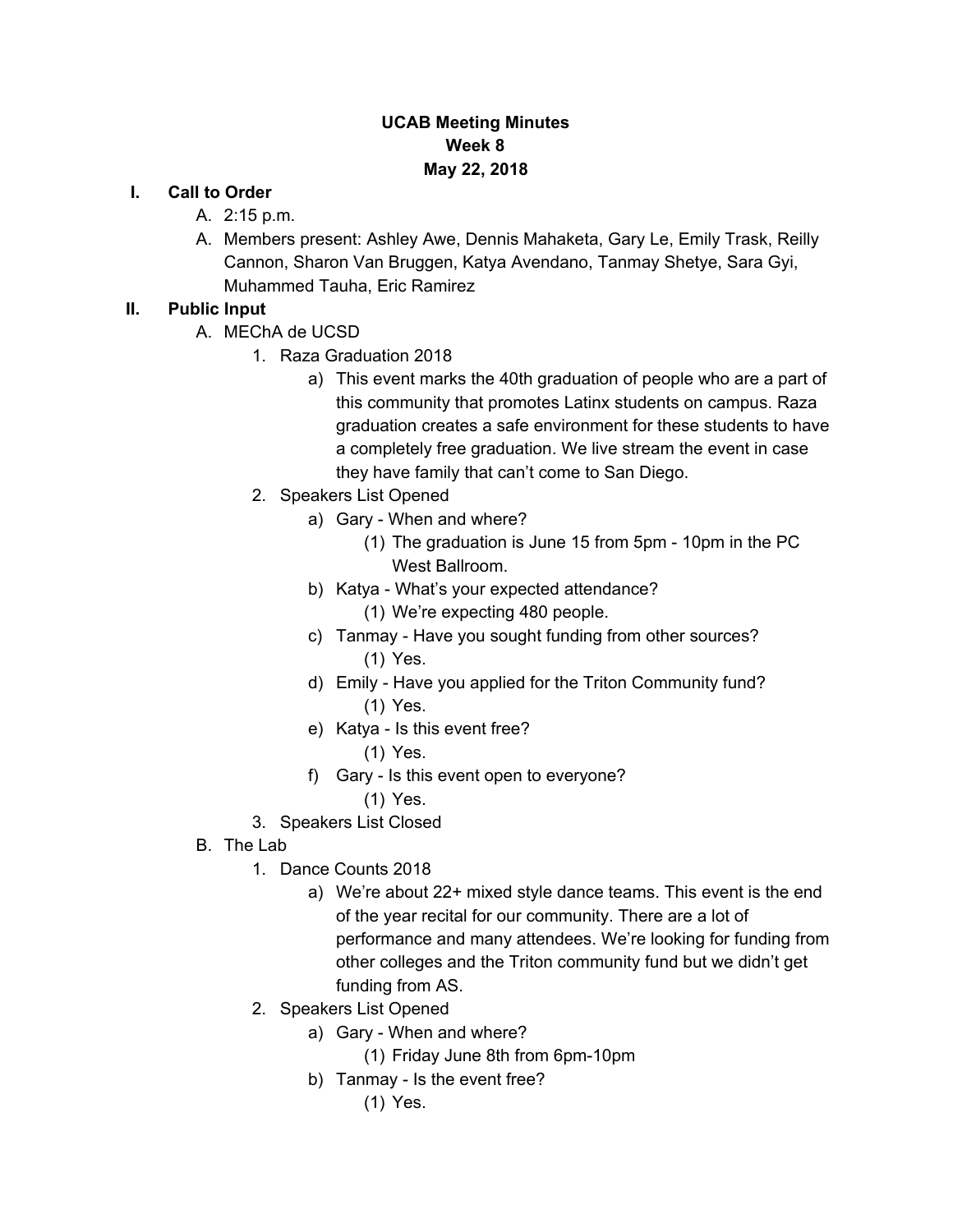- c) Katya Does it promote alumni participation?
	- (1) Yes. The Lab is based on a Facebook group that consists of alumni.
- d) Gary Is there any connections with the San Diego community?
	- (1) There are people involved in the San Diego community that are dancers. We also get outside attendance.
- e) Katya Is it free to all students?
	- (1) Yes.
- f) Katya Is it a fundraiser?
	- (1) No.
- 3. Speakers List Closed

## **III. Approval of Minutes with Amendments**

- A. Motion: Gary
- B. Second: Tanmay
- **IV. Special Presentation**

# **V. Chair Report**

- A. UCAB applications are open. After you fill it out, you'll be contacted to set up on interview. They will be Thursday - Monday. They close tomorrow on the 23 at midnight. You cannot hold more than one position on UCAB at a time. You can apply for multiple positions, but you can only hold one position at a time. There is a flyer that's been shared on the University Center's Facebook page if you want to share it. Reach out to your friends as well to apply. It'll be an informal interview, and UCAB elections will be next Tuesday. It's extremely important that all of you attend.
- B. End of the year banquet is tomorrow at 6:45 pm. We're going to go to the Liberty Station location. I will send out an email later with more details.
- C. Speakers List Opened
	- 1. Sharon Were the members who termed out already invited to attend?
		- a) I reached out to them personally and will let them know that they are invited.
	- 2. Katya How long is the dinner for?
		- a) There's no specific end time. Hopefully it'll be until about 9pm.
	- 3. Tanmay I won't be able to make it.
- D. Speakers List Closed

# **VI. Vice Chair Report**

# **VII. Director Report**

A. We're nearing the end of the fiscal year, so we're wrapping up the year and trying to close out any projects that need to be closed out.You approved a budget with some nice projects, so we're trying to plan over the summer so that we can hit the ground running next year.

#### **VIII. New Business**

A. MEChA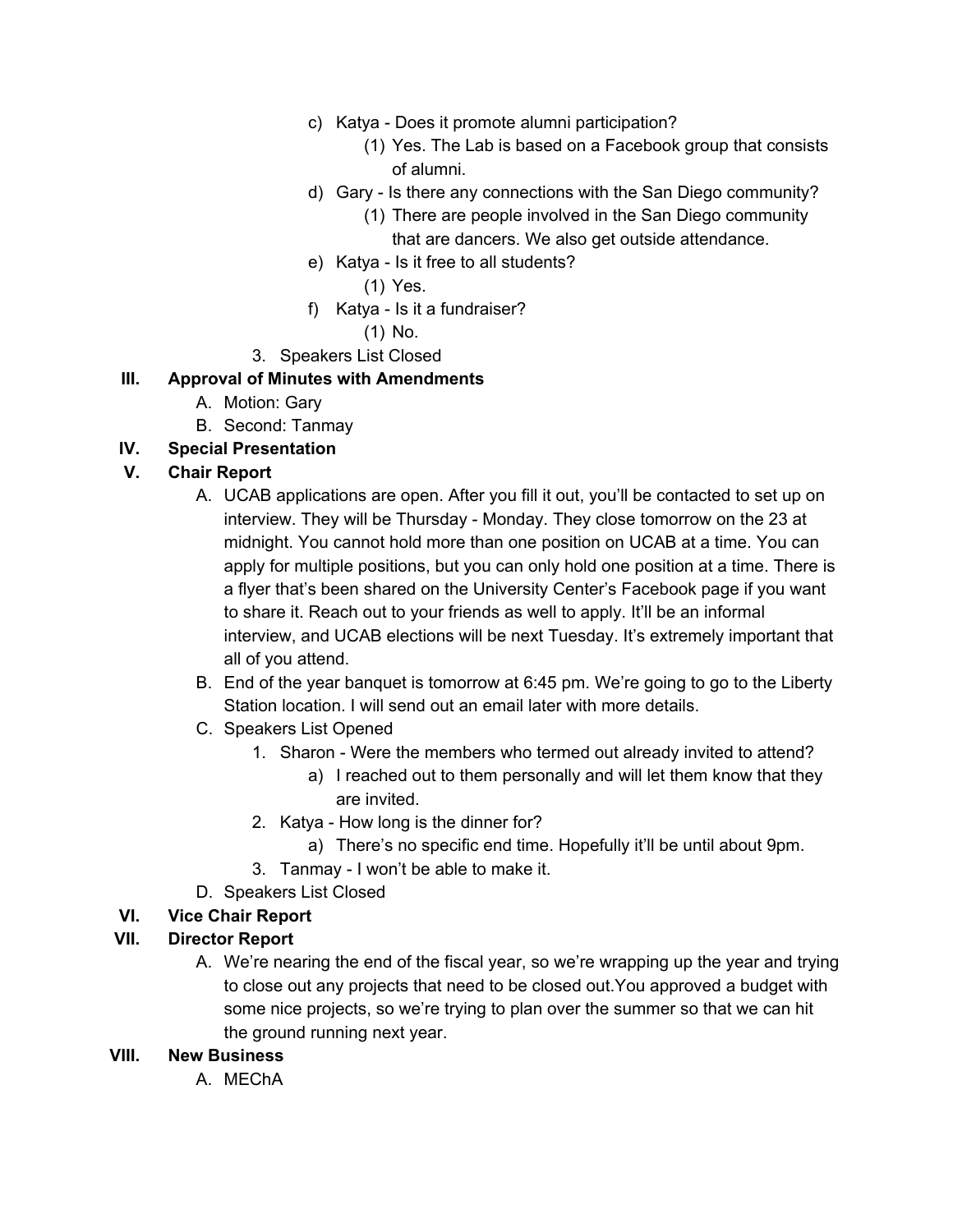- 1. They meet 6 criteria for \$1.50 per student. They're expected attendance is 480. They applied for \$500, so I recommend to fund them for \$500.
- 2. Motion Gary
- 3. Second Katya
- B. The Lab
	- 1. They meet 7 criteria for \$1.50 per student. They're expected attendance is 600. They applied for \$320, so I recommend to fund them for \$320.
	- 2. Motion Gary
	- 3. Second Katya
- C. Ballet Folklórico La Joya de México Ballet Folklórico Fourth Annual Showcase
	- 1. Annual event to showcase the dances that they've worked at over the year. The event is on May 26 from 6-9pm at PC East Ballroom with a projected attendance of 185.
	- 2. They meet 6 criteria for \$1.50 per student. They're expected attendance is \$185. They applied for \$150, so I recommend to fund them for \$150.
	- 3. Move to fund Ballet Folklorico for \$150 with the stipulation that the business office can process it in time - Gary
	- 4. Second Katya

# **IX. Old Business**

- A. Smog eating mural
	- 1. They are requesting that UCAB approve the placing of a mural in Price Center. They would then spray a product that would eat smog.
	- 2. Speakers List Opened
		- a) Gary The paper is from 2007. They said that it's possible. It seems that there is a difference in terms of efficiency depending on the material that you're using. What they did is treat concrete with it, and they did quantify how much smog it was reducing in Austin, Texas. What I interpreted was that it would get dirty and it will natural degrade over time. After two years, the efficiency already went down. It's cool and it does something, but not economically viable on a large scale. However, for the art and science coming together I think it would be great to cross collaborate.
		- b) Dennis Was there a significant reduction in smog?
			- (1) Gary I didn't understand how quantitatively it was and the conditions would be different for us. It does do something.
		- c) Eric We were talking about how the wall outside was super glaring and I think a mural there might help bring it down a little. I also think we can get people excited about it.
		- d) Ashley Depending on if you're interested in it or not, I want to remind you of your options. They individual's request wanted to place it in Price Center, so once they get the artwork done they have to propose the artwork and UCAB has to approve the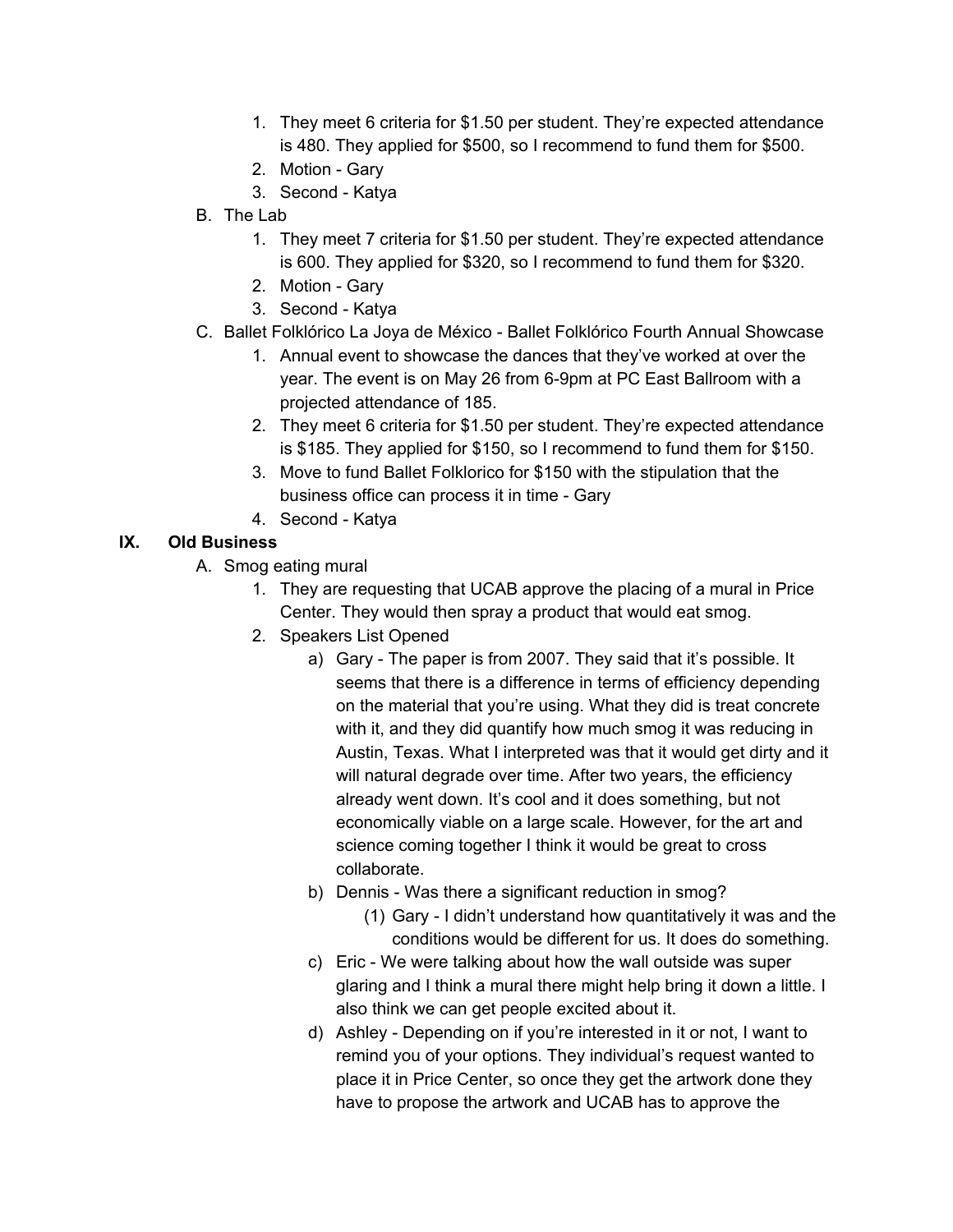artwork. If you are all interested you may want to consider that approach. You can approve the location, and then have the individual work with Sharon and her team.

- e) Eric Move to approve the request to place a smog eating mural in PC contingent upon the future UCAB approving the artwork, feasibility, and funding.
- f) Emily Can I add "location" on the list?
- g) Eric That is friendly.
- h) Motion: to approve the request to place a smog eating mural in PC contingent upon the future UCAB approving the artwork, feasibility, location, and funding.
- i) Katya Second
- 3. Speakers List Closed
- 4. HOHM nap pods
- 5. Speakers List Opened
	- a) Tanmay It doesn't seem the most feasible option because we have to pay them to be here. I think that we should find a smaller or cheaper company to potentially work with.
	- b) Gary I think that the 100 thousand dollar pilot project doesn't sound very pilot. I want to know that it works.
	- c) Eric I also don't think that we should pay them to be here. I would not recommend contracting with them. I think we could look at a furniture project.
	- d) Move to table HOHM indefinitely Eric
	- e) Second Tanmay
	- f) Objection Gary
		- (1) I think that we're in the agreement that we don't want this proposal specifically, but I feel like we don't know what we want to do moving forward. I feel like we should have an end goal before we do anything. I think we should look at other options and look at everything but we dismiss one prematurely.
	- g) Gary I would like to propose to look at other nap pods.
	- h) Eric This motion is friendly.
	- i) Motion: to explore of nap pod competitors and furniture
	- j) Second Katya
	- k) Gary They were the only company that reached out to us, but if we haven't look at the other competitors then we could screen other companies or make a list of criteria. If it turns out that none of them are good, then we could just do our own furniture.
	- l) Ashley Someone on UCAB could request that Sharon and her team to look at nap pod companies and furniture.
	- m) Tanmay We could do this over the summer too.